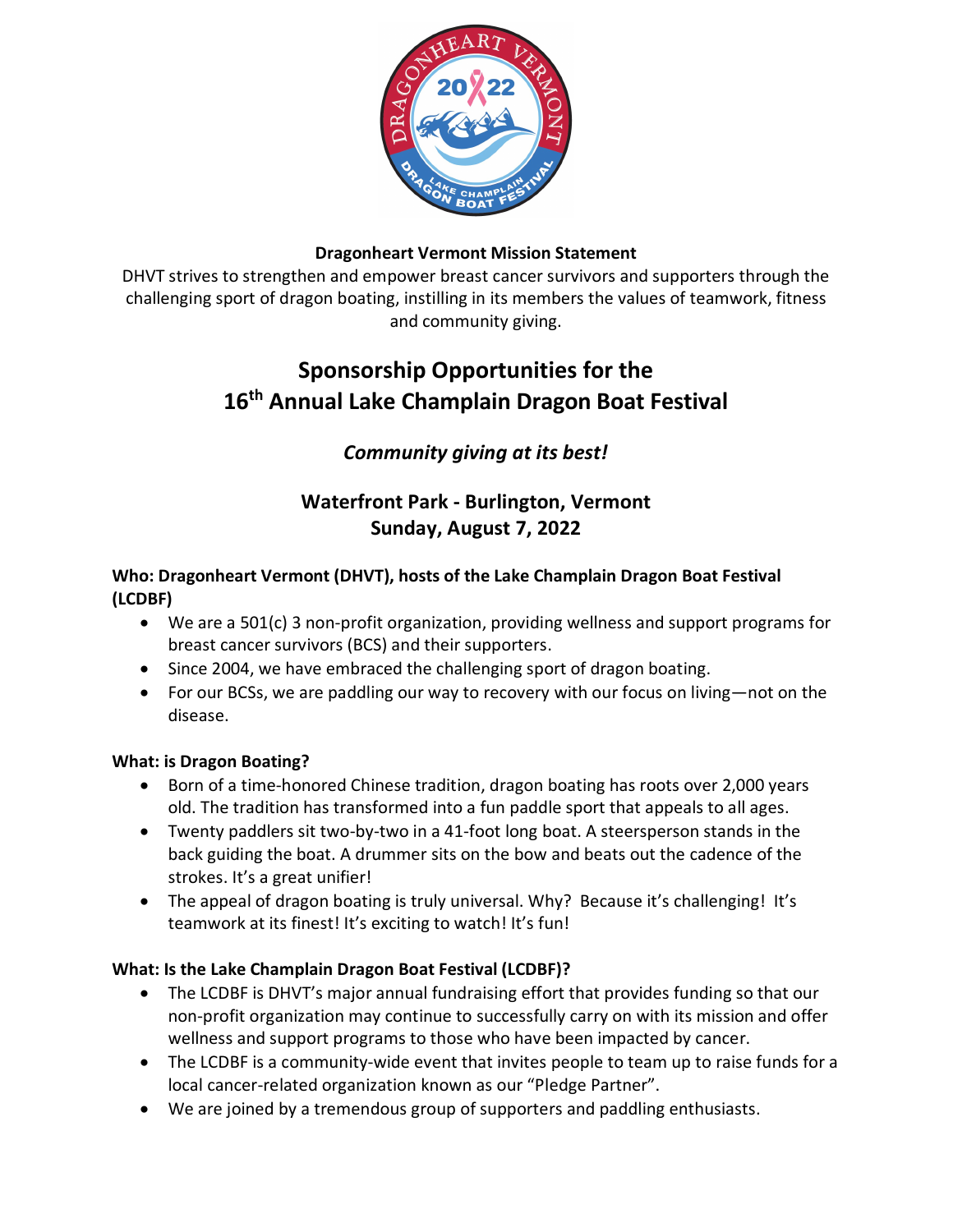#### **What: Is the Sisters at Heart Celebration (SAH)? Held on Saturday, August 6, 2022**

- SAH VISION To host an annual event to bring together breast cancer survivor dragon boat teams.
- SAH MISSION To provide breast cancer survivors who love the sport of dragon boating a day of celebration, remembrance, paddling, movement and sharing.
- SAH VALUES To promote good health, sisterhood, laughter, strength and joy.

#### **The LCDBF's Goals**

- To provide wellness and support programs to breast cancer survivors and their supporters so that they can enjoy enriched, full and active lives.
- To create a long-lasting partnership with our sponsors and the community.
- To enhance our community with support to our Pledge Partners Over 1.1 Million dollars donated since 2006!
- To inspire the community to join together as we share the exciting sport of dragon boat racing.

| <b>GOLD</b>                                                                                                                                                                                                                                                                                                        | <b>SILVER</b>                                                                                                                                                                                                                                | <b>BRONZE</b>                                                                                                                                                                                                         | <b>FRIENDS</b>                                                                                                                                                                             |
|--------------------------------------------------------------------------------------------------------------------------------------------------------------------------------------------------------------------------------------------------------------------------------------------------------------------|----------------------------------------------------------------------------------------------------------------------------------------------------------------------------------------------------------------------------------------------|-----------------------------------------------------------------------------------------------------------------------------------------------------------------------------------------------------------------------|--------------------------------------------------------------------------------------------------------------------------------------------------------------------------------------------|
| $$10,000+$                                                                                                                                                                                                                                                                                                         | \$5,000+                                                                                                                                                                                                                                     | $$2,000+$                                                                                                                                                                                                             | under \$2,000                                                                                                                                                                              |
| ·Identified as a<br>Gold sponsor<br>.Logo on the Main<br>Street Banner in<br>July<br>•Co-branded large<br>window clings and<br>car door magnets<br>•Exhibit Space<br>•Feature article in<br>our community<br>newsletter<br>•Recognition<br>emails<br>·Social media<br>posts<br>·Linked logo on<br>our sponsor page | ·Identified as a<br>Silver sponsor<br>•Co-branded large<br>window clings<br>•Exhibit Space<br>• Feature article in<br>our community<br>newsletter<br>•Recognition<br>emails<br>•Social media<br>posts<br>•Linked logo on<br>our sponsor page | ·Identified as a<br>Bronze sponsor<br>•Co-branded small<br>window clings<br>·Linked logo in our<br>community<br>newsletter<br>•Recognition<br>emails<br>•Social media<br>posts<br>•Linked logo on<br>our sponsor page | ·Identified as a<br><b>Friend level</b><br>Sponsor<br>·Linked logo in our<br>community<br>newsletter<br>•Recognition<br>emails<br>•Social media<br>posts<br>•Listed on our<br>sponsor page |

## **2022 LCDBF Sponsorship Levels**

Showcase your passion for our community's health and wellness of our cancer survivors at any one of these sponsorship levels. Your tax-deductible support gives us both greater reach and success!

We thank you in advance for your consideration and valued partnership.